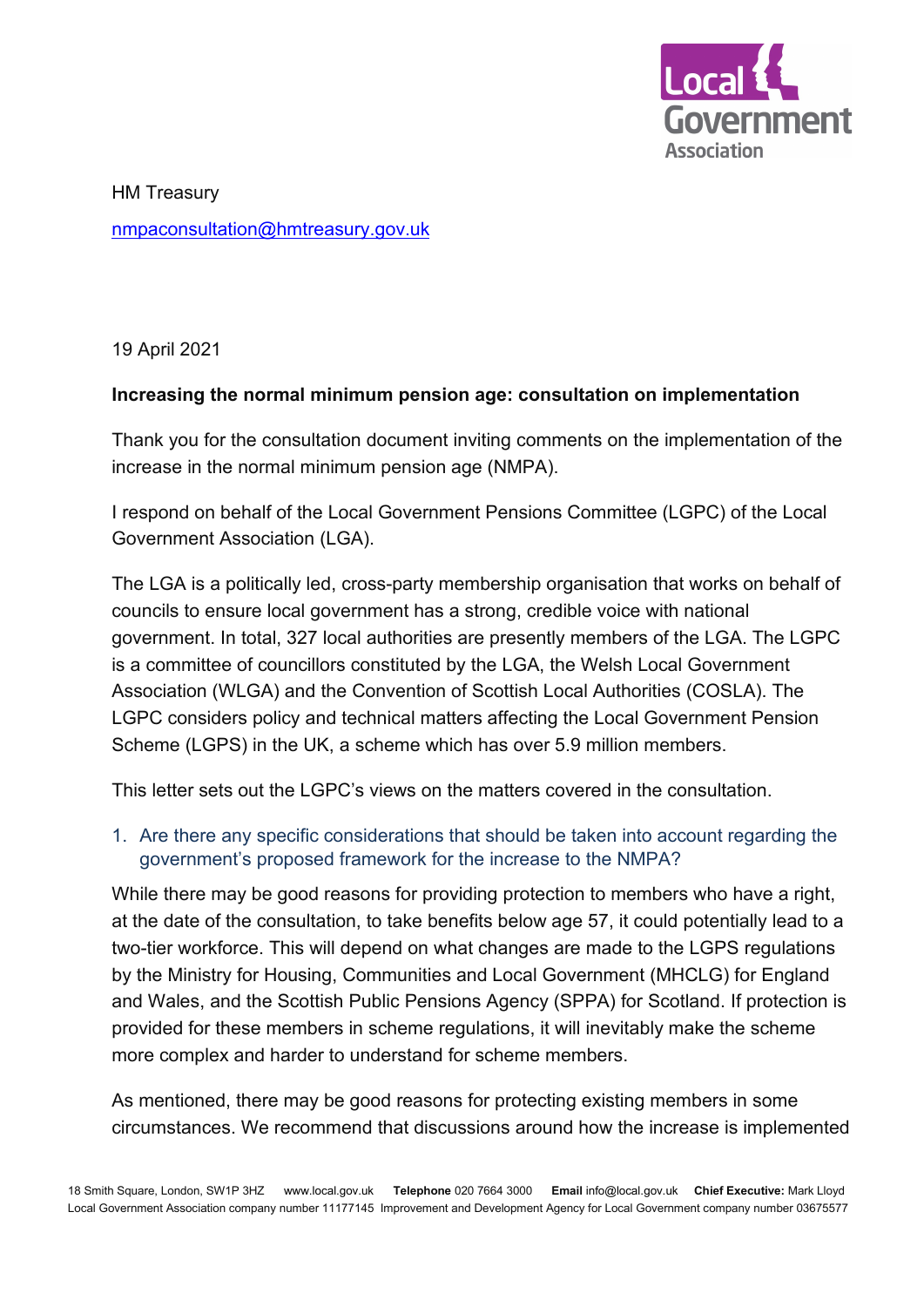in public service pension schemes are scheme specific. This will allow the unique nature of the LGPS to be given appropriate consideration. We would not want to see a blanket policy across all public service pension schemes.

The responses to questions 2-6 assume that MHCLG amend the scheme regulations to allow members with a protected pension age to take benefits below age 57 from 6 April 2028.

2. Are there any particular issues that the government should consider in the way the NMPA is defined in pension scheme rules?

NMPA is not currently defined in the LGPS scheme regulations – the regulations currently refer to age 50 or 55, as appropriate. Whether a definition of NMPA is introduced is a matter for MHCLG and SPPA to consider.

The only area where the change to NMPA will impact directly is the payment of trivial commutation and de minimis payments. For these payments the scheme regulations refer to either Finance Act 2004 or the Registered Pension Schemes (Authorised Payments) Regulations 2009 for the qualification criteria.

3. The government proposes that the protected pension age will apply to all the member's benefits under the scheme (if the conditions for a protected pension age are met), not just those benefits built up before 2028. Are there any other alternative options or issues the government should consider around the treatment of accrued and future pension savings?

We agree that the protection should apply to all the member's benefits under the scheme. This is the simplest approach and will avoid some of the issues that are currently experienced with the requirement for all benefits under the scheme having to be crystallised.

Is the government planning to provide protection where members with a protected pension age transfer under the public sector transfer club? Club transfers exist to make it easier for public sector scheme members to move between employers who participate in the club. It seems appropriate, therefore, that extending the protection to club transfers should also be considered.

4. Are there any issues associated with schemes informing members who meet the conditions of their rights to a protected pension age?

Because the LGPS is administered locally, members often have more than one pension record and often with different administering authorities. Administrators will need to